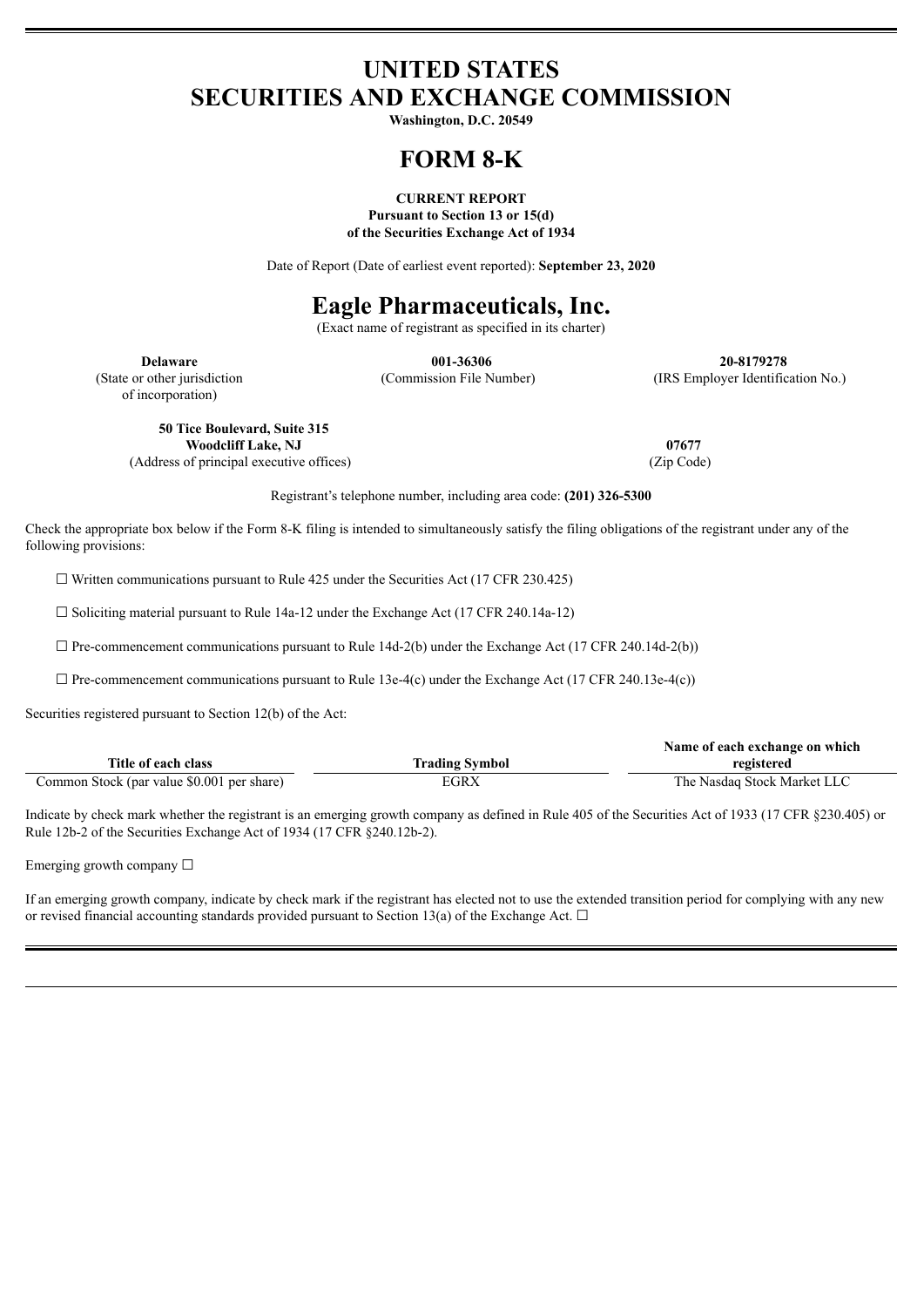## **Item 7.01 Regulation FD Disclosure.**

On September 23, 2020, Eagle Pharmaceuticals, Inc. issued a press release announcing that its marketing partner, SymBio Pharmaceuticals Limited, received regulatory approval for TREAKISYM ready-to-dilute (250 ml) liquid formulation from the Pharmaceuticals and Medical Devices Agency in Japan, covering all indications for which TREAKISYM is currently approved, including low-grade non-Hodgkin's lymphoma, mantle cell lymphoma, and chronic lymphocytic leukemia.

A copy of the full text of the press release referenced above is filed as Exhibit 99.1 to this Current Report on Form 8-K. The information contained in Item 7.01 of this Current Report on Form 8-K (including Exhibit 99.1) shall not be deemed "filed" for purposes of Section 18 of the Securities Exchange Act of 1934, as amended, or the Exchange Act, or otherwise subject to the liabilities of that section, nor shall it be deemed incorporated by reference in any filing under the Securities Act of 1933, as amended, or the Exchange Act except as expressly provided by specific reference in such filing.

### **Item 9.01 Financial Statements and Exhibits.**

(d) Exhibits

| Exhibit No. | <b>Description</b>                                                          |
|-------------|-----------------------------------------------------------------------------|
| 99.1        | <u>Press Release dated September 23, 2020</u>                               |
| 104         | Cover Page Interactive Data File (embedded within the Inline XBRL document) |
|             |                                                                             |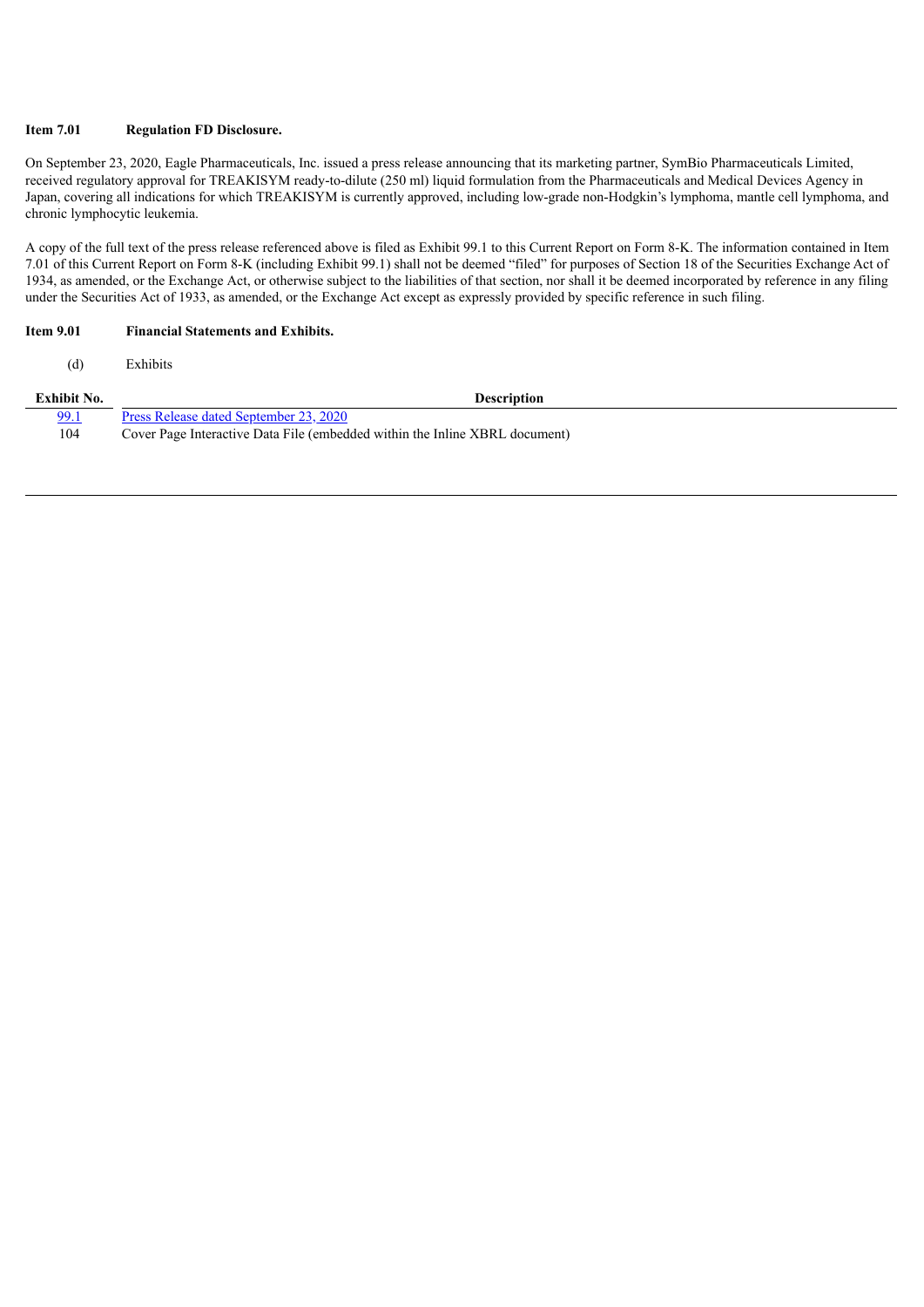# **SIGNATURES**

Pursuant to the requirements of the Securities Exchange Act of 1934, the Registrant has duly caused this report to be signed on its behalf by the undersigned hereunto duly authorized.

# Dated: September 23, 2020 **EAGLE PHARMACEUTICALS, INC.**

By: /s/ Scott Tarriff

Scott Tarriff Chief Executive Officer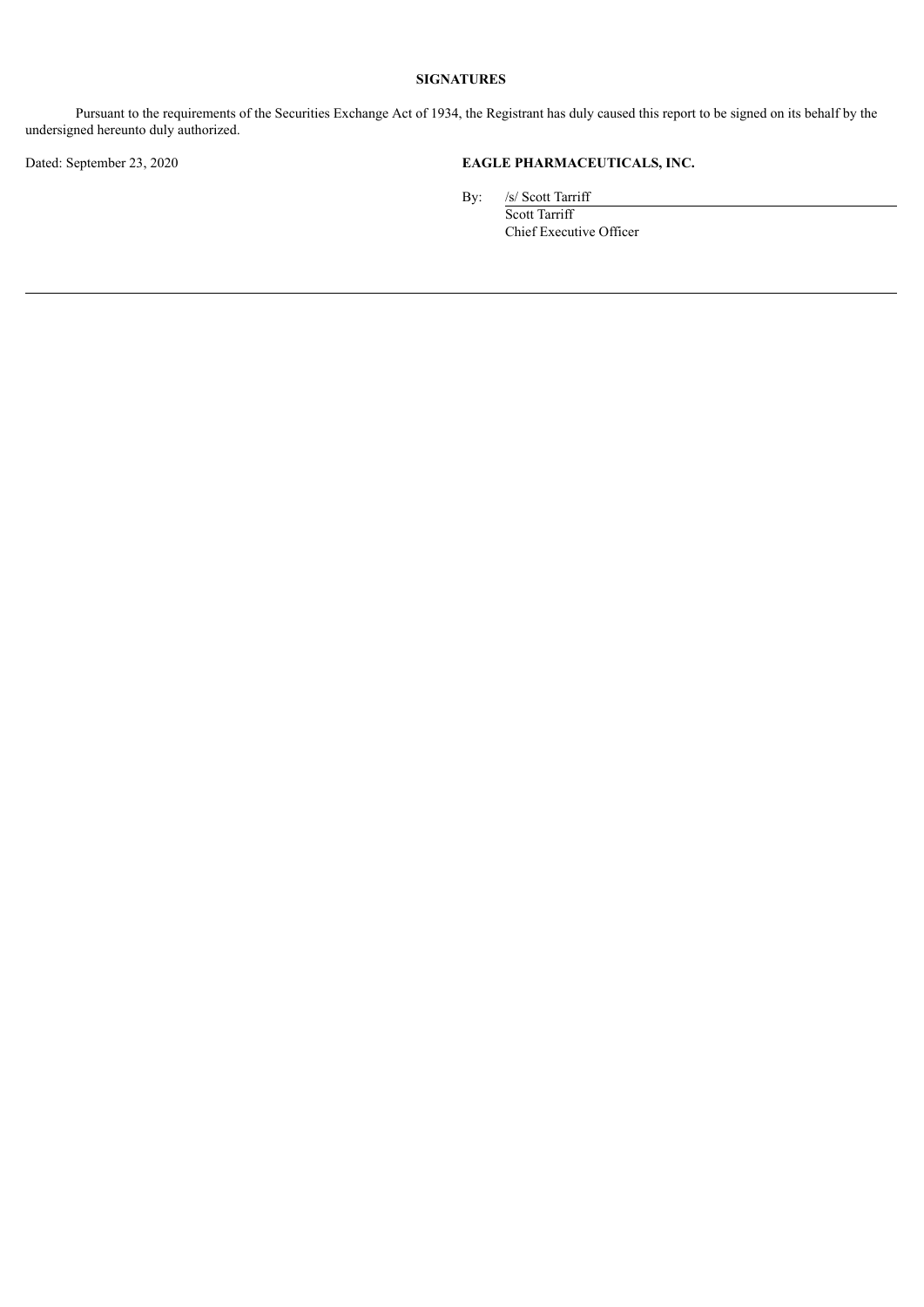<span id="page-3-0"></span>

#### **For Immediate Release**

## Eagle Pharmaceuticals' Japanese Licensing Partner, SymBio, Receives Approval of TREAKISYM Ready-To-Dilute ("RTD") Formulation, with **Launch Expected in January 2021**

- Eagle to receive \$5 million milestone payment -

- RTD and Rapid Infusion ("RI") formulations could generate \$10 million - \$25 million annually for Eagle -

WOODCLIFF LAKE, N.J.— September 23, 2020 — Eagle Pharmaceuticals, Inc. ("Eagle" or the "Company") (NASDAQ: EGRX) today announced that its marketing partner, SymBio Pharmaceuticals Limited ("SymBio"), has received regulatory approval for TREAKISYM ready-to-dilute ("RTD") (250 ml) liquid formulation from the Pharmaceuticals and Medical Devices Agency ("PMDA") in Japan. The approval covers all indications for which TREAKISYM is currently approved (low-grade non-Hodgkin's lymphoma, mantle cell lymphoma, and chronic lymphocytic leukemia). Approval for the additional indication of r/r DLBCL is currently under review by the PMDA, which will create another large market opportunity beyond the current indications. As a result of the approval of TREAKISYM, Eagle will receive a \$5 million milestone payment.

With this approval, SymBio will convert its current lyophilized formulation of TREAKISYM to the new RTD liquid formulation upon launch in January 2021.

In addition, SymBio is currently conducting a clinical safety trial for the ten-minute RI (50 ml) liquid formulation and will seek approval in the second half of 2022. Upon approval of the RI formulation, SymBio intends to convert from the RTD product to the new 50 ml liquid version licensed from Eagle. The RTD and RI liquid formulations bring key benefits to patients and healthcare providers in Japan by eliminating the need for manual reconstitution and significantly reducing preparation time.

"We are pleased that SymBio has received regulatory approval for TREAKISYM in Japan. SymBio is an innovator, and we look forward to their successful commercialization of the ready-to-dilute bendamustine product, enabling patients in Japan to benefit from TREAKISYM's key advantages. This approval represents another significant extension of the durability of this important franchise and the successful execution of our business development activities to bring value for Eagle and our shareholders," stated Scott Tarriff, Chief Executive Officer.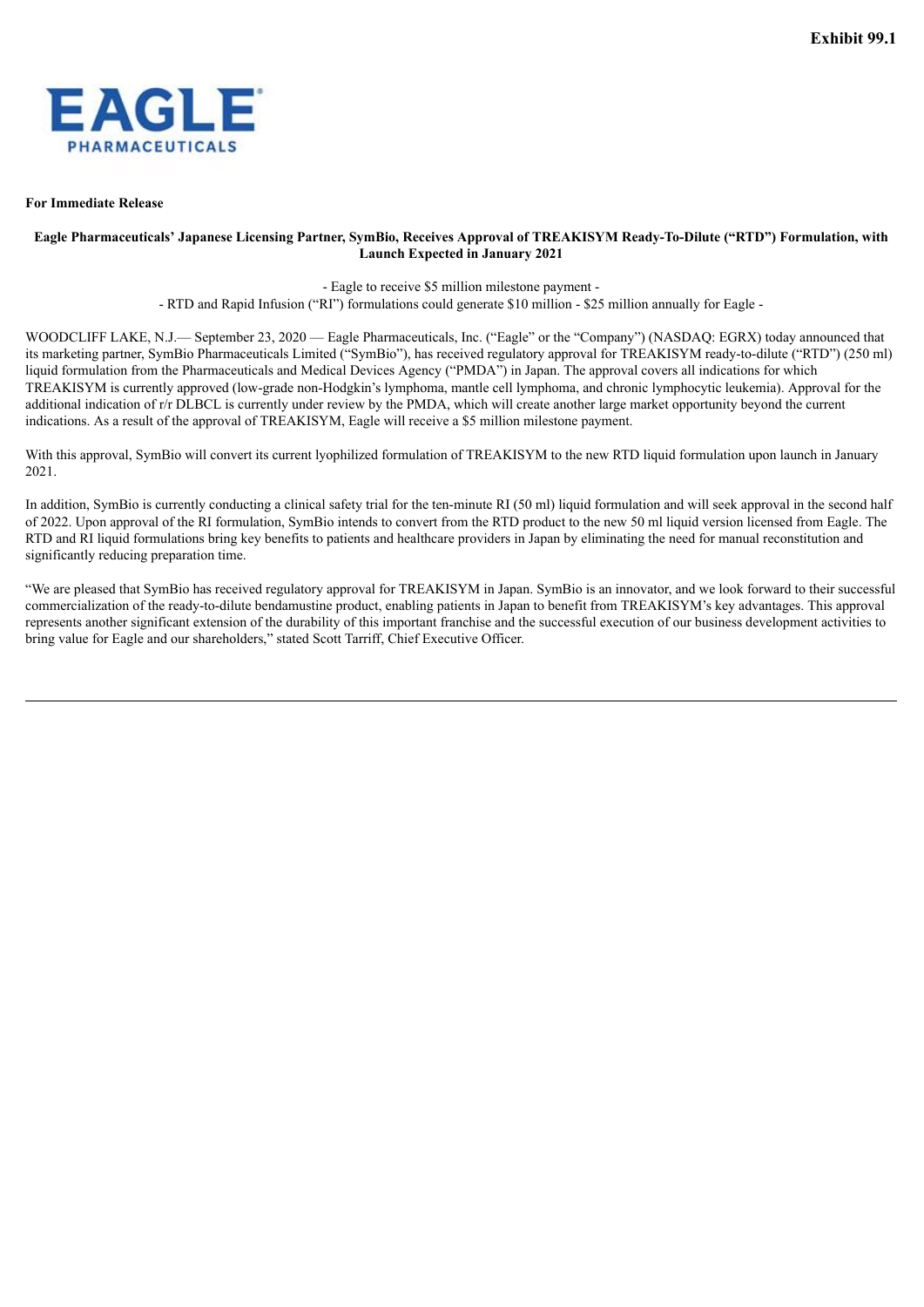According to SymBio, sales in Japan for its current TREAKISYM product totaled \$84.8 million in the twelve months ended June 30, 2020. Together, milestones and royalty payments for the RTD and RI formulations could generate from \$10 million to \$25 million annually for Eagle.

In September 2017, Eagle licensed to SymBio intellectual property necessary to develop, market and sell RTD and RI formulations of TREAKISYM in Japan utilizing Eagle's proprietary technology. As part of the agreement, SymBio assumed responsibility for securing regulatory approval of the TREAKISYM RTD and RI products using the licensed technology in Japan.

The \$5 million milestone payment due upon approval of TREAKISYM RTD is in addition to a \$12.5 million upfront milestone payment Eagle received upon execution of the agreement with SymBio. Eagle is entitled to royalties on future net sales and an additional milestone payment upon achievement of a cumulative sales threshold.

## **About Eagle Pharmaceuticals, Inc.**

Eagle is a fully integrated pharmaceutical company with research and development, clinical, manufacturing and commercial expertise. Eagle is committed to developing innovative medicines that result in meaningful improvements in patients' lives. Eagle's commercialized products include RYANODEX<sup>®</sup>,  $BENDEKA^{\circledR}$ ,  $BELRAPZO^{\circledR}$ , and its oncology and CNS/metabolic critical care pipeline includes product candidates with the potential to address underserved therapeutic areas across multiple disease states. Additional information is available on Eagle's website at www.eagleus.com.